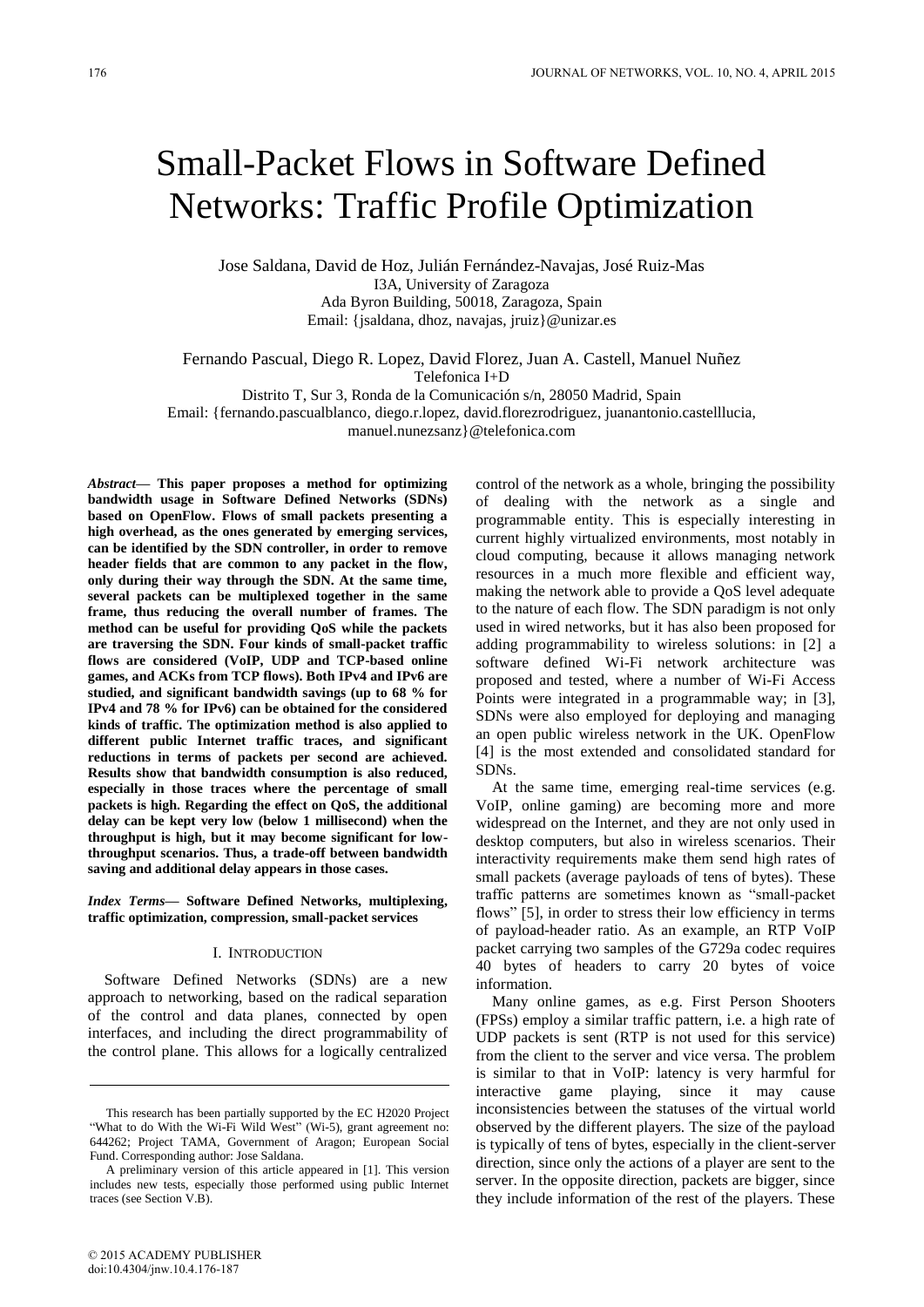games also send high rates of packets (inter-packet time can be about 25 or 50 milliseconds) [6].

In addition, services using TCP also generate large amounts of ACK packets without payload. These can also be considered as "small-packet flows," with 40 bytes of header and no payload. For example, when a file is downloaded, a flow of ACKs is sent to the origin of the communication. For example, a 3 Mbps file download using packets of 1,500 bytes, may generate 125 ACKs per second, using the typical TCP parameters (an ACK sent every 2 downstream packets).

This is also true for certain online game genres, as Massively Multiplayer Online Role Playing Games (MMORPGs), which have become very popular in the last years, with a special significance in Asia [7]. Many of these games employ TCP flows for communicating the actions of the player to the server, and for sending updates of the game status to the client. So a bidirectional TCP connection is established, piggybacking ACKs into normal packets. Nevertheless, up to 56 % of the sent packets are still *pure* ACKs, i.e. they have no payload, as reported in [8].

These high rates of tiny packets translate into an inefficient usage of network resources, so there is a need for mechanisms able to reduce the overhead introduced by these low-efficiency flows. Bandwidth savings are interesting for network operators, since they may alleviate the traffic load in their networks.

In addition, the reduction of the amount of packets per second in the network is desirable for two main reasons: first, network equipment has a limitation in terms of the number of packets per second it can manage [9], i.e. many devices are not able to send small packets back to back due to processing delay; second, a lower amount of packets per second will reduce energy consumption in network equipment since, according to [10], internal packet processing engines and switching fabric require 60% and 18% of the power consumption of high-end routers respectively.

Thus, reducing the number of packets to be managed and switched will reduce the overall energy consumption. The measurements deployed in [11] on commercial routers corroborate this: a study using different packet sizes was presented, and the tests with big packets showed that energy consumption gets reduced, since a non-negligible amount of energy is associated to header processing tasks, and not only to the sending of the packet itself.

Aggregation is an option considered in wireless protocols: two different methods for multiplexing a number of frames together are included in 802.11n and subsequent versions [12]. They are especially useful when small frames are to be transported, since aggregation reduces the number of transmissions, thus increasing the airtime efficiency [13].

Header compression techniques capable to save bandwidth for long-term flows using small packets through the public Internet were developed long ago [14]. They are based on the fact that many header fields (known as NOCHANGE fields) remain the same for

every packet in a flow. They also reduce the number of bits of increasing fields (e.g. sequence numbers), by sending the difference with the previous value (DELTA). To achieve this, they need to define a *context*, i.e. a set of variables synchronized between the sender and the receiver; and a *context identifier* has to be added to every packet, in order to allow the reconstruction of the received packet. The desynchronization between sender and receiver may result in a burst of erroneous packets.

The compression and decompression of the headers implies additional processing in the nodes. In addition, the most recent header compression techniques [15] provide a more robust synchronization between the sender and the receiver, including a set of advanced features that imply a higher computational cost [14].

Furthermore, header compression presents another limitation: compressed packets can only traverse a single Layer-3 hop, since they do not include a standard header. One solution is to compress and decompress them at each intermediate node. Another option is to use an end-to-end tunnel, so as to avoid the additional processing caused by compression and decompression, but in this case the tunneling overhead cancels the savings obtained by header compression.

A solution proposed in [16] is jointly to use multiplexing, header compression and tunneling. Thus, a number of header-compressed packets belonging to different flows can be multiplexed together in the same frame, to share the tunnel overhead, which becomes relatively smaller as the number of packets multiplexed in the same frame grows. This combination allows the packets to travel end-to-end through a public network while maintaining a good header reduction rate; as an additional benefit, the amount of packets per second traversing the intermediate nodes is significantly reduced, by a factor equivalent to the average number of multiplexed packets.

In order to pack a number of packets to be sent together, a multiplexing period *PE* can be defined in the device performing the traffic optimization process. A multiplexed frame is released at the end of the period, so the longer the period, the higher the number of multiplexed packets and the higher the savings. However, a tradeoff appears, since this multiplexing latency has to be maintained under a threshold in order to assure the delay requirements of the service.

This reduction in the header-to-payload rate of the small-packet flows is also desirable in SDNs. In this context, the contribution of the present paper is the proposal of an optimization method for providing significant bandwidth savings in an Openflow-based SDN, with three main advantages: *i)* the tunneling layer is not necessary, since the SDN provides it in a natural way; *ii)* the avoidance of the use of standard header compression techniques [14] which require a context synchronization between the sender and the receiver; and *iii*) multiplexing reduces the number of frames, so a number of Ethernet fields (header, inter-frame gap) are sent only once instead of being repeated for each packet. Four kinds of small-packet traffic flows will be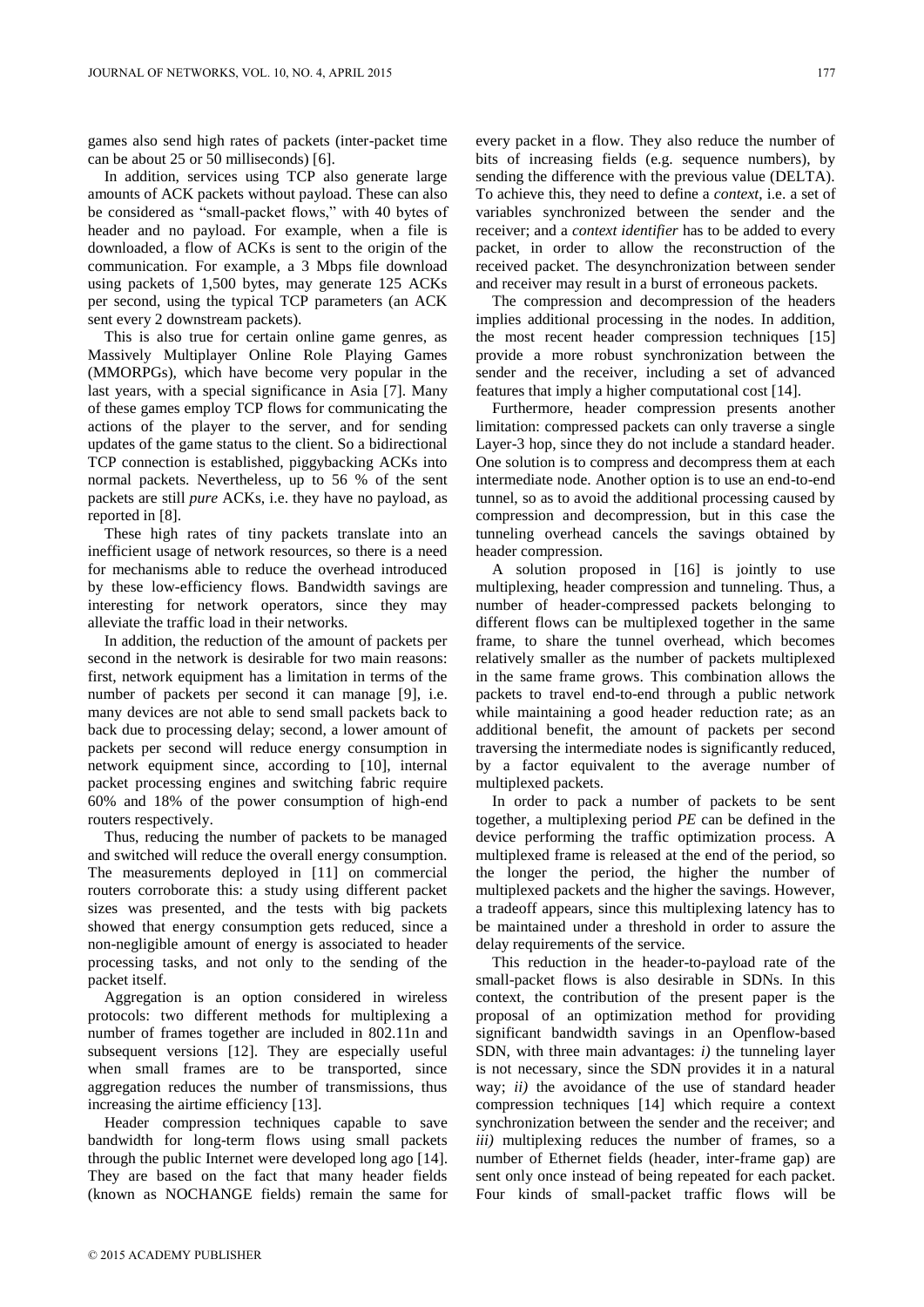considered (VoIP, UDP and TCP-based online games, and ACKs from TCP flows), and analyses using public Internet traces will also be presented.

The remainder of the article is as follows: the next section summarizes the Related Work. The proposed method is described in detail in Section III. The expected savings are analytically obtained in Section IV; the tests and results are presented in Section V and the paper ends with the Conclusions and Future Work Section.

# II. RELATED WORK

The combination of multiplexing and compression was first proposed in [16], by the joint use of Enhanced Compressed RTP [17], PPPMux [18] and L2TPv3 [19] protocols, with the aim of reducing the overhead of VoIP flows using RTP. In [20] another multiplexing method for VoIP was proposed, with the idea of maintaining a good quality level. The extension of [16] for other realtime services not based on RTP has also been proposed recently [21], taking into account that some applications (e.g. certain online game genres) present a traffic profile consisting of high rates of small UDP packets [9], very similar to that of VoIP. However, an end-to-end tunnel is required for sending compressed packets through the public Internet.

The use of header compression techniques within an OpenFlow SDN was first proposed in [22], with the aim of reducing overhead, and saving the compressdecompress delay at each hop. The controller would play the role of establishing the end-to-end tunnel. In order to avoid decompressing at each hop, L2 information was used to route the packet. By means of Openflow, packets compressed with standard techniques were still able to be correctly routed.

As remarked in [22], focused on IPv6 extension headers, Openflow 1.1 introduced the possibility of extensible matches, actions, messages and errors, thus allowing two controllers or switches to agree on different syntaxes when matching flows. Thus, different sets of fields can be selected for matching a flow. This feature is interesting, since additional fields can be included in the *tuple* that Openflow uses for defining a flow, and the value of these fields will be stored in the controller.

The effect of the required additional delay has also been explored: in real-time services it may have an influence on subjective quality. In [23] this effect was explored with VoIP traffic; in [24] a subjective quality estimator for a UDP-based game was used; and in [25] the effect on a TCP-based game was studied. In addition, if a flow of TCP ACKs is multiplexed, the additional delay may have an impact on TCP dynamics, taking into account that this protocol is RTT-based. In [26] the effect of this delay on TCP was explored, showing the conditions in which the throughput obtained by multiplexed flows may be penalized.

The method proposed in the present paper is able to significantly reduce the overhead in an Openflow-based SDN. In a similar way to [22], it multiplexes a number of packets, but it does not rely on standard header compression techniques based on context synchronization

[14] as, e.g. IPHC or ROHC. We rely on the fact that the controller in an SDN stores the information about the fields that remain constant for all the packets in a flow. Thus, the difference with [22] is that the proposed method removes the fields that are the same for every packet on a flow, but these fields are not part of a "context" but are stored in the controller, as part of the network global state. In addition, our method does not require a tunneling protocol, since the SDN itself is able to provide it.

#### III. PROPOSED OPTIMIZATION METHOD

In this section the method for optimizing the traffic is presented. We will use the word "optimized" when referring to compressed packets. Three steps are considered, which are explained subsequently.

# *A. Removing Header Fields Present in the Openflow Tuple*

Under Openflow 1.0 [4] all the switches in a management domain are connected to a central controller, and each packet is associated to a flow by means of a 12-field *tuple* (Fig. 1), which is used for assigning the output port at each switch consequently.

When a flow traverses a path within an OpenFlow SDN, the IP and TCP *tuple* fields of all the packets are the same for all the tables of the switches of that path, and also in the controller. Thus, the IP and TCP protocol fields already included in the *tuple* are not needed for switching decisions but only for matching the packets with a flow. Thus, if we remove these fields and we substitute them by a *flow identifier* (FID), the packet can then travel in an optimized manner within the SDN. A new value of the *protocol* field of PPP could be defined, in order to flag the packet as optimized (Fig. 2): it begins with the FID, plus the compressed IP and TCP headers (i.e. the fields not present in the *tuple*), and the payload.

This would have some similarities with MPLS or other technologies in which labels are used for identifying a flow across the network. However, the idea of a generic FID would make our solution agnostic of the underlying technology. Another advantage with respect to those technologies is that in an SDN the controller has an overall view of the network, so the ingress and egress points of the tunnel can be dynamically defined according to traffic requirements.

An additional advantage of this proposal is that the FID could be linked to QoS identifiers used in other networks (e.g. MPLS label, IPv6 flow label, ATM Virtual Path Identifier VPI and Virtual Channel Identifier VCI), thus providing quality levels to the packets traversing the SDN, allowing horizontal QoS mapping over heterogeneous networks [27], [28].

The authors of [22] proposed an end-to-end header compression scheme in an SDN context. However, our proposal does not formally use standard header compression techniques [14], but it only removes NOCHANGE fields. The compression of DELTA fields is not considered, since it would only provide a marginal increase of the savings, at the cost of some additional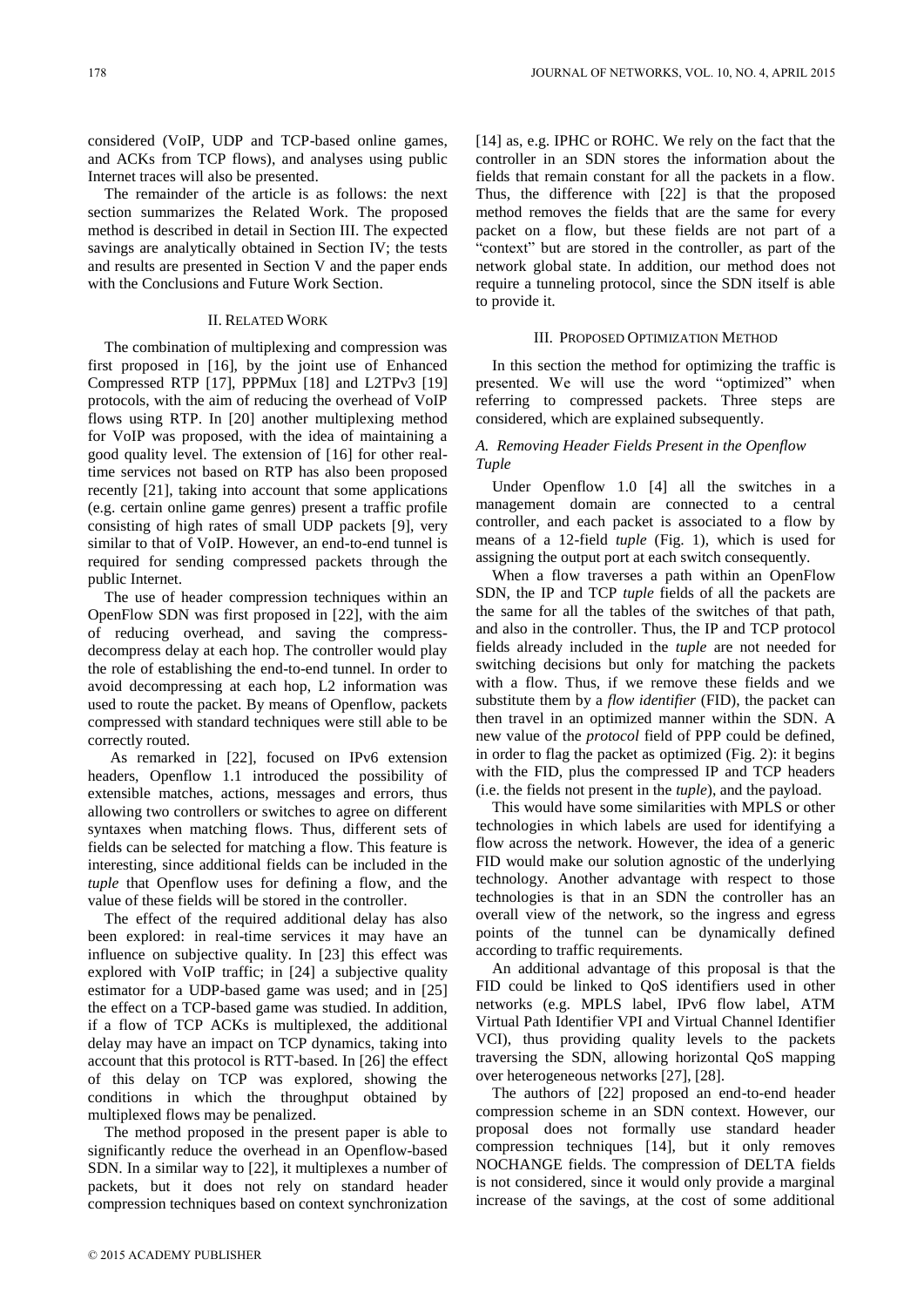| In port | Fthernet | VI AN |                                                            |  |
|---------|----------|-------|------------------------------------------------------------|--|
|         |          |       | SA, DA, type   ID, prio   SA, DA, Prot, ToS   Sport, DPort |  |

Figure 1. Tuple of Openflow 1.0.

complexity. For example, the number of bytes required by DELTA fields may vary between packets, so compressed headers with a variable size would appear. In addition, more processing power would be required for the compression and decompression of these fields, since the value of a DELTA field not only depends on the actual value included in the current packet, but in the "context", which depends on the previous ones. Therefore, when a packet is lost, the potential context desynchronization can be translated into a burst of bad packets. The marginal savings to be provided by the use of DELTA compression would introduce these potential problems, so we have decided not to consider this feature.

With Openflow 1.0, the skipped fields account for 13 bytes per packet for IPv4/TCP. Considering a 3-byte FID*,*  10 bytes per packet can be saved, i.e. 25 % of the header, which may imply a significant bandwidth reduction for services using small packets.

# *B. Removing Other Fields*

But Openflow 1.1 and subsequent versions also allow switches and controllers to agree on different flow matching syntaxes, in order to avoid a too rigid match structure [29]. Taking advantage of this fact, we consider, as a second step of our proposal, the inclusion in the *tuple* of other NOCHANGE fields of Transport and Network layers*.* Although these fields are not strictly required for identifying a flow, including them in the *tuple* would make it possible to remove them from all the packets, thus allowing even higher header compression ratios. As a counterpart, we can expect a slight increase of the storage requirements of the ingress and egress switches and the controller, but it would only mean 40 bytes per flow. Furthermore, fields belonging to well-known application layer protocols can also be included in the *tuple*. As an example, RTP is often used for services based on small packets (VoIP), so removing RTP fields with a constant value will be translated into significant savings for these flows.

## *C. Multiplexing a number of packets in a single frame*

Finally, taking advantage of its programmability, the SDN controller could be able to identify flows sharing a common path segment within the SDN. In this case, packets belonging to different flows could be multiplexed together and sent as a single Eth frame (Fig. 3) in all the hops of the path. This would require the use of a multiplexing protocol between the ingress and egress switches of the common path. PPPMux [18] can be used for multiplexing.

Finally, the egress switch will use the information stored in the controller in order to get the value of the original fields corresponding to each flow (using the FID). Thus, it will be able to rebuild the packets to their native form and send them as non-compressed individual frames.

#### IV. CALCULATION OF THE EXPECTED SAVINGS

In this section, we present the bandwidth savings that can be obtained using this traffic optimization method. The savings are measured as the difference between the number of bytes required at Eth level when using the optimization method with respect to the native Openflow protocol. They are obtained as a function of the number of multiplexed packets *N*. We have to consider the Eth Inter-frame gap in the calculations, since it also limits the throughput of the network.

Since the time for sending the compressed and the native traffic is the same, we can define Bandwidth Savings *(BS)* as:

$$
BS = 1 - \frac{Bandwidth_{optimized}}{Bandwidth_{native}} =
$$

$$
= 1 - \frac{Bytes_{optimized}}{Bytes_{native}} \tag{1}
$$

*Bytesnative* is defined as (see Fig. 3) the sum of the sizes of the Eth header *(E)*, the native network and transport headers *(NH),* the expected size of the payload (*E*[*P*]), and the Eth trailer *(F)* and inter-frame gap *(G)*:

$$
Bytes_{native} = N \cdot (E + NH + E[P] + F + G)
$$
 (2)

And the expected size of the multiplexed packet will be the sum of:

- $\bullet$  Ethernet header *(E)*.
- Common header: The PPP headers *(PH)*.
- Multiplex header: The size of the PPPMux separator included at the beginning of each multiplexed packet *(N•M).*
- The *flow identifier* of each packet *(N FID)*.
- The compressed Network and Transport level headers *(N • CH).*
- The payload of each packet *(N E*[*P*]).
- The Ethernet trailer *(F)*.
- The inter-frame gap *(G)*.

$$
Bytes_{optimized} =
$$
  
E+PH+N • ( M+FID+CH+E[P] ) +F+G (3)

If we substitute  $(3)$  and  $(2)$  in  $(1)$ , we obtain the bandwidth savings, which can be separated into a fixed and a variable term (which depends on the number of multiplexed packets). The fixed term, which is the asymptote of the bandwidth savings, can be expressed as:

$$
1 - \frac{M + FID + CH + E[P]}{E + NH + E[P] + F + G}
$$
 (4)

And the term which depends on the number of packets, giving us an idea of how the common header is shared between the multiplexed packets, is:

$$
-\frac{1}{N}\frac{E+PH+F+G}{E+NH+E[P]+F+G}
$$
(5)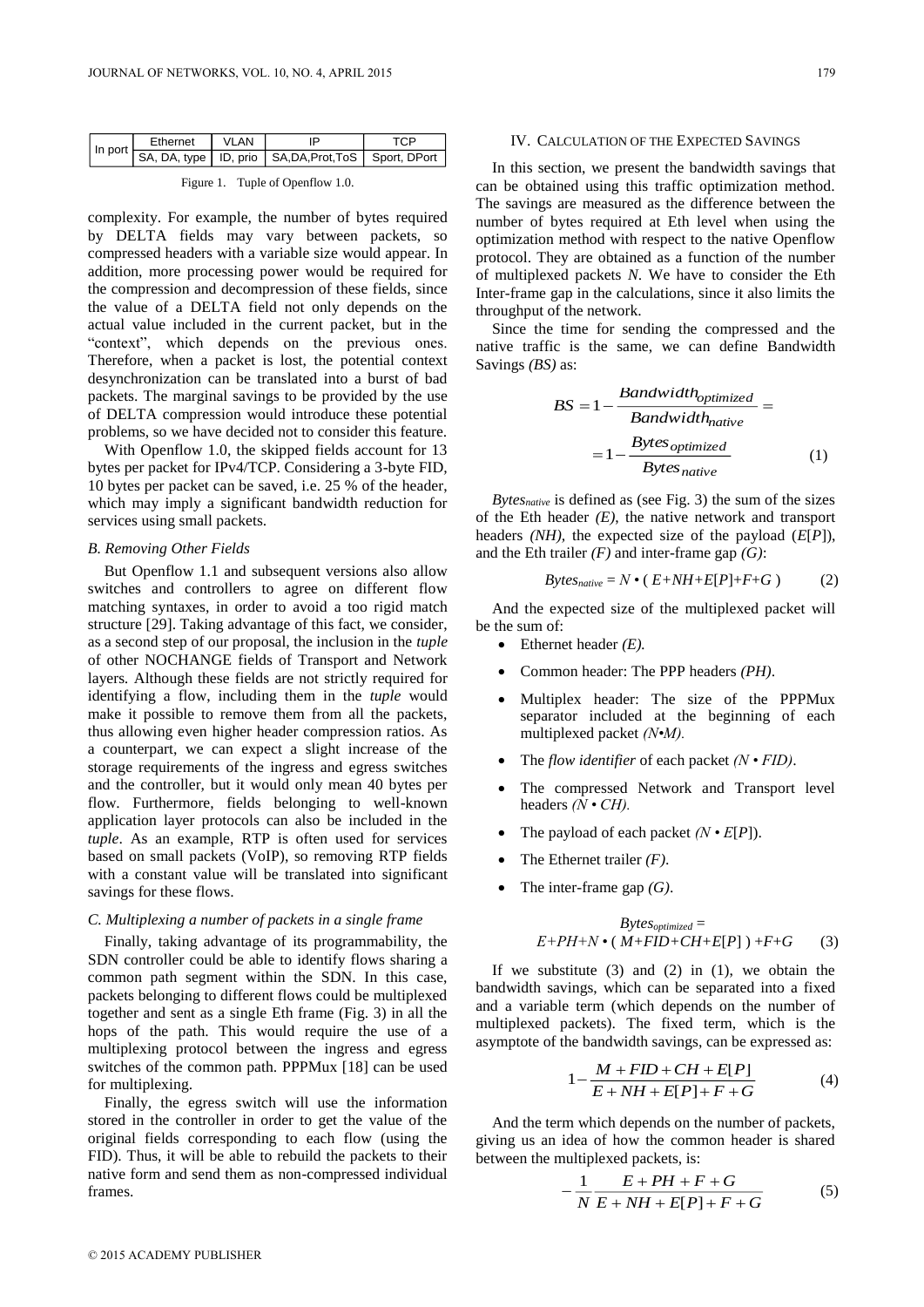

\* The Eth header includes 4 bytes of VLAN 802.1Q

Figure 3. Scheme of two frames multiplexed together (real scale).

Regarding the reduction in the amount of packets per second, the results are similar to those reported in [21], i.e. a reduction by a factor of *N.*

# V. TESTS AND RESULTS

This section is divided into the following parts: first, four different traffic patterns of small packets are tested, in order to calculate the savings expected by the use of the proposed method; second, different traffic traces publicly available are tested, in order to estimate the expected savings that could be obtained when using the traffic optimization method in a SDN. Finally, the effect of the additional delays is discussed.

## *A. Small-packet patterns*

In order to evaluate the performance gains of this approach, four different traffic patterns have been selected:

a) VoIP using IP/UDP/RTP (40 bytes header for IPv4 and 60 for IPv6) and G.729 codec with 2 samples per packet (20 bytes payload) every 20 ms.

b) Client-to-server flows of a UDP-based online game [9] (28 or 48 bytes header), with 24.65 packets per second, and an average payload of 41.09 bytes.

c) Client-to-server flows of a TCP-based online game [8] (40 or 60 bytes header) of 9.51 packets per second with an average payload of 8.74 bytes.

d) IPv4/TCP ACKs of 40 or 60 bytes.

Table I enumerates the fields that present a static behavior for the considered traffic patterns, and can be considered as NOCHANGE. Other fields may also be selected depending on the application and the service (e.g. in VoIP or TCP ACKs using IPv6, the *Payload Length* field could also be avoided, since it is fixed).

The value of the asymptote (4) for the different traffic patterns is shown in Table II. As a consequence of the compression of the headers and multiplexing, which reduces the total amount of Eth frames, up to 72 % of the bandwidth can be saved if IPv4 is used. When using IPv6, this figure rises up to 81 %. The savings for all the flows are above 50 %. The ACKs flow is the one that obtains the best savings, due to the absence of payload. In the case of the UDP-based game, the header-to-payload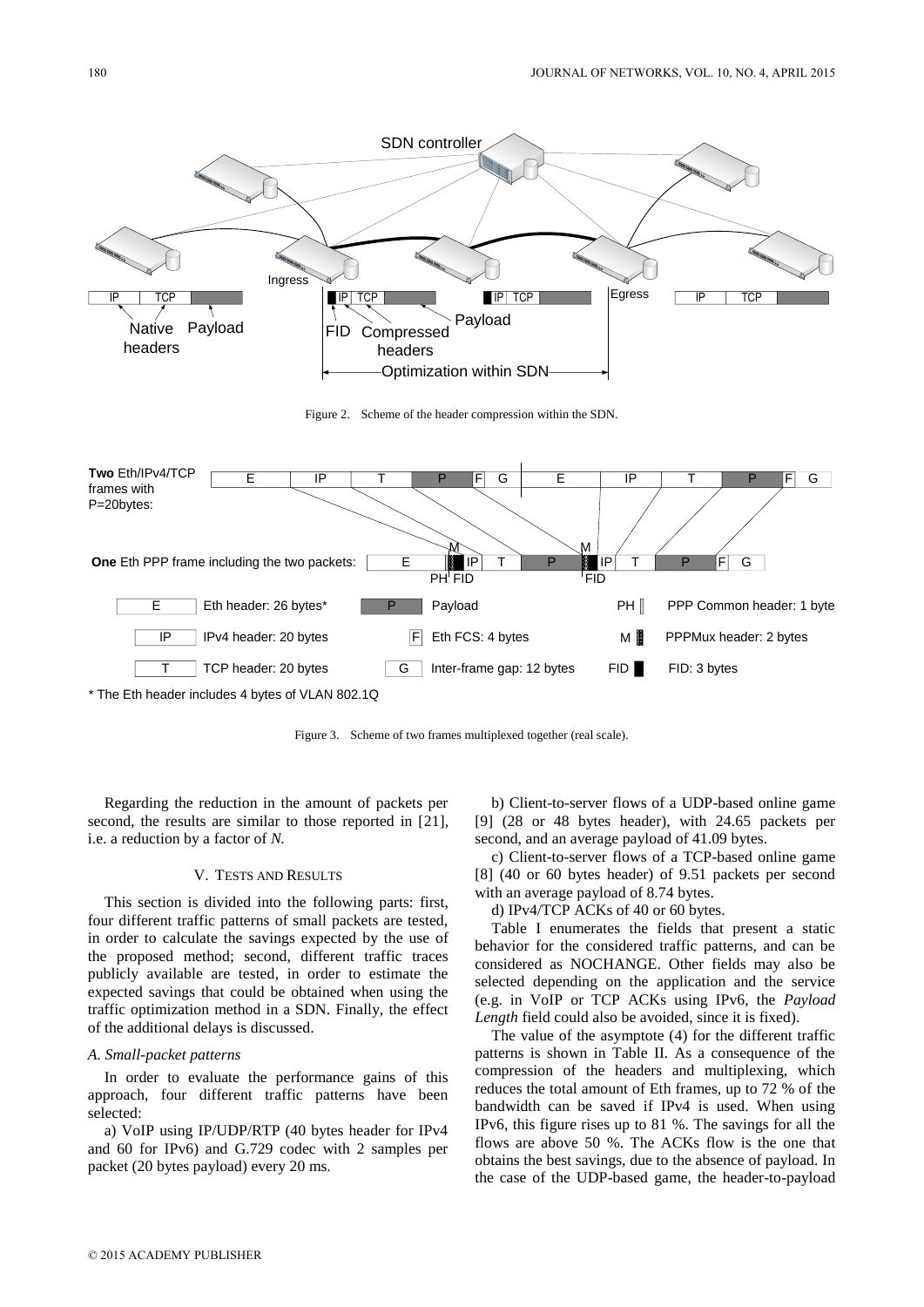ratio is the lowest, so it is the pattern which shows the lowest savings.

The variable term (5) reports the number of packets required for obtaining significant savings. In order to study its influence, we have built Fig. 4. It can be seen that high values of bandwidth savings are obtained not only when 20 packets are multiplexed, but we also obtain similar results for smaller numbers of packets (e.g. 10 packets); and even with 2 packets we can still save 40 % of bandwidth in some cases. These savings are even more significant if IPv6 is used (Fig. 4 b), since the overhead of this protocol is higher than that of its predecessor. In this case, bandwidth savings can reach 78 %.

# *B. Public Traffic Traces*

In this subsection we present a series of tests with the aim of estimating the savings which can be obtained when applying the proposed optimization method in typical network scenarios. For that aim, we have used some publicly available traffic traces, and applied the method to them. We have taken an approach based on establishing a multiplexing period, and sending a multiplexed packet at the end of each interval. If the MTU size is reached before the end of the period, the sending is triggered and a new period begins (Fig. 5). A multiplexed packet including a number of compressed ones is sent at the end of each period.

Taking into account that multiplexing achieves high gains when applied to small packets, a size limit can be established in the ingress switch (see Fig. 6): packets above the limit are sent to a queue, whereas those under the limit are sent to another one, where they are optimized (header compression and multiplexing) before being sent.

TABLE I. FIELDS CONSIDERED AS NOCHANGE FOR THE STUDIED PATTERNS

| IPv4           | IPv6                     | <b>TCP/UDP</b>        | <b>RTP</b>  |
|----------------|--------------------------|-----------------------|-------------|
| Version        | Version                  | Source Port           | Version     |
| THT.           | <b>Traffic Class</b>     | Dest. Port.           | P           |
| <b>DSCP</b>    | Flow Label               | Data Offset           | X           |
| <b>ECN</b>     | Next Header              | Reserved              | $_{\rm CC}$ |
| Time To Live   | Hop Limit                | <b>Urgent Pointer</b> | M           |
| Protocol       | Source<br><b>Address</b> |                       | PT          |
| Source Address | Dest. Address            |                       | SSRC id     |
| Dest. Address  |                          |                       |             |

TABLE II. ASYMPTOTIC SAVINGS FOR THE STUDIED PATTERNS

|                   | VoIP    | UDP game | TCP game | <b>TCP ACKs</b> |
|-------------------|---------|----------|----------|-----------------|
| IPv4              | 62.75 % | 52.21 %  | 65.02 %  | 72.62 %         |
| IP <sub>v</sub> 6 | 72.13 % | 62.55 %  | 74.95%   | 81.37 %         |





Figure 4. Bandwidth savings for each pattern a) using IPv4; b) using IPv6.



Figure 5. Multiplexing method scheme.



Figure 6. Scheme of the queues in the ingress device.

Four public traffic traces have been used, which main characteristics are summarized in Table III. They have been selected in order to consider scenarios with very different throughput levels (only the first 200,000 packets of each trace have been used for the tests):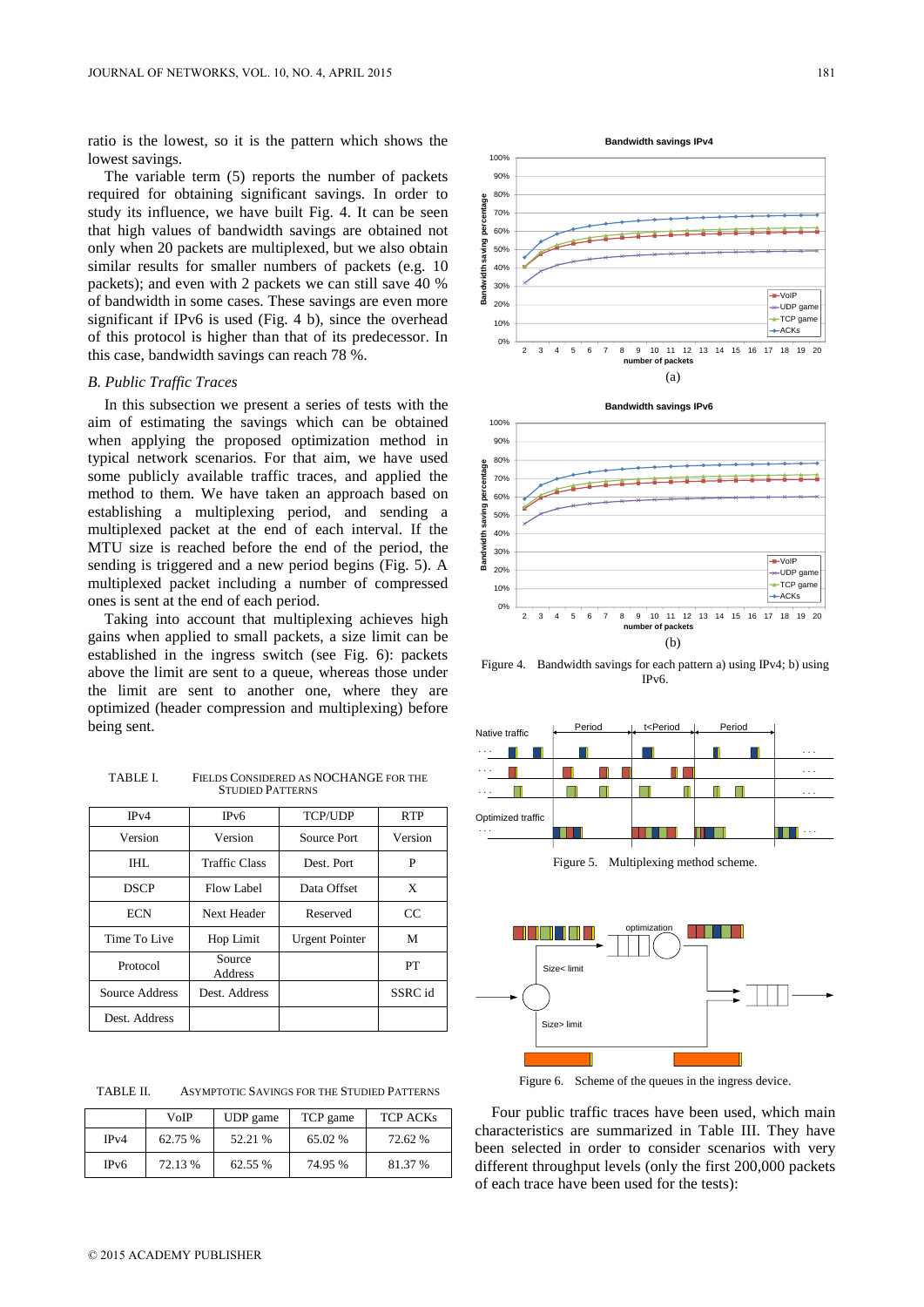a) *Chicago:* A trace obtained from CAIDA's passive monitor *'equinix-chicago'* [30], with 1.5 Gbps of traffic.

b) *DSL-uplink:* Two hundred ADSL customers, mostly student dorms, are connected to an access network [31]. The resulting throughput is 125 Mbps.

c) *Education-downlink:* A downlink trace obtained from a 100 Mbps Ethernet link connecting an educational organization (around 35 employees and a little over 100 students) to the Internet  $[31]$ <sup>1</sup>. The average throughput is only 107 kbps.

d) *Education-uplink:* The corresponding uplink part of trace c)<sup>2</sup>. The average throughput is even lower: just 13 kbps.

These traces have been exported to Matlab, where simulations implementing the optimization method have been performed. The Matlab script first separates the traffic according to its size, and then implements the multiplexing and compressing method, producing an output file with the sizes and departure times of the optimized frames.

Fig. 7 to 10 represent the obtained packet size histograms of each of the studied traffic traces. Please note that a logarithmic scale has been used for the Y axis. A peak corresponding to very low sizes can be observed in all the traces, which represents TCP ACKs and other small-packet flows. Other peak corresponding to near-to-MTU packets is always present. In the two *uplink* traces, the number of small packets is higher than the number of MTU ones: this corresponds to the fact that people tend to download files (big packets) and this generates high rates of ACKs (small packets) in the uplink.

The optimization method has been applied to the traces, using a multiplexing period *(PE)* of 100 ms, and different values for the limit used for defining a packet as "small". Fig. 11 to 14 represent the packet size histograms of the optimized flows when the size limit is set to 1000 bytes; Fig. 15 presents the reduction in terms of packets per second of each trace, as a function of the size limit; finally, Fig. 16 reports the bandwidth savings, obtained using equation (1).

TABLE III. CHARACTERISTICS OF THE USED TRACES

|                           | Chicago        | DSL<br>uplink  | Education<br>downlink | Education<br>uplink |
|---------------------------|----------------|----------------|-----------------------|---------------------|
| Duration                  | $0.783$ sec    | 7.081 sec      | 14 882 sec            | 18 364 sec          |
| Number<br>of packets      | 200 000        | 200 000        | 200 000               | 200 000             |
| Throughp<br>ut            | 1 547 Mbps     | 125 Mbps       | 107 kbps              | 13 kbps             |
| Packets<br>per<br>second  | 255 332<br>pps | 28 245 pps     | 13.43 pps             | $10.8$ pps          |
| Average<br>packet<br>size | 757.7 bytes    | 553.7<br>bytes | 991.6 bytes           | 150.9 bytes         |



Figure 7. Packet size histogram of the *Chicago* trace.



Figure 8. Packet size histogram of the *DSL\_uplink* trace.





Figure 9. Packet size histogram of the *education\_downlink* trace.



Figure 10. Packet size histogram of the *education\_uplink* trace.

-

<sup>&</sup>lt;sup>1</sup> The trace has been filtered with Wireshark using

<sup>&#</sup>x27;ip.src!=192.168.0.0/16' for obtaining the downlink packets.

<sup>&</sup>lt;sup>2</sup> The filter in this case is 'ip.dst!=192.168.0.0/16'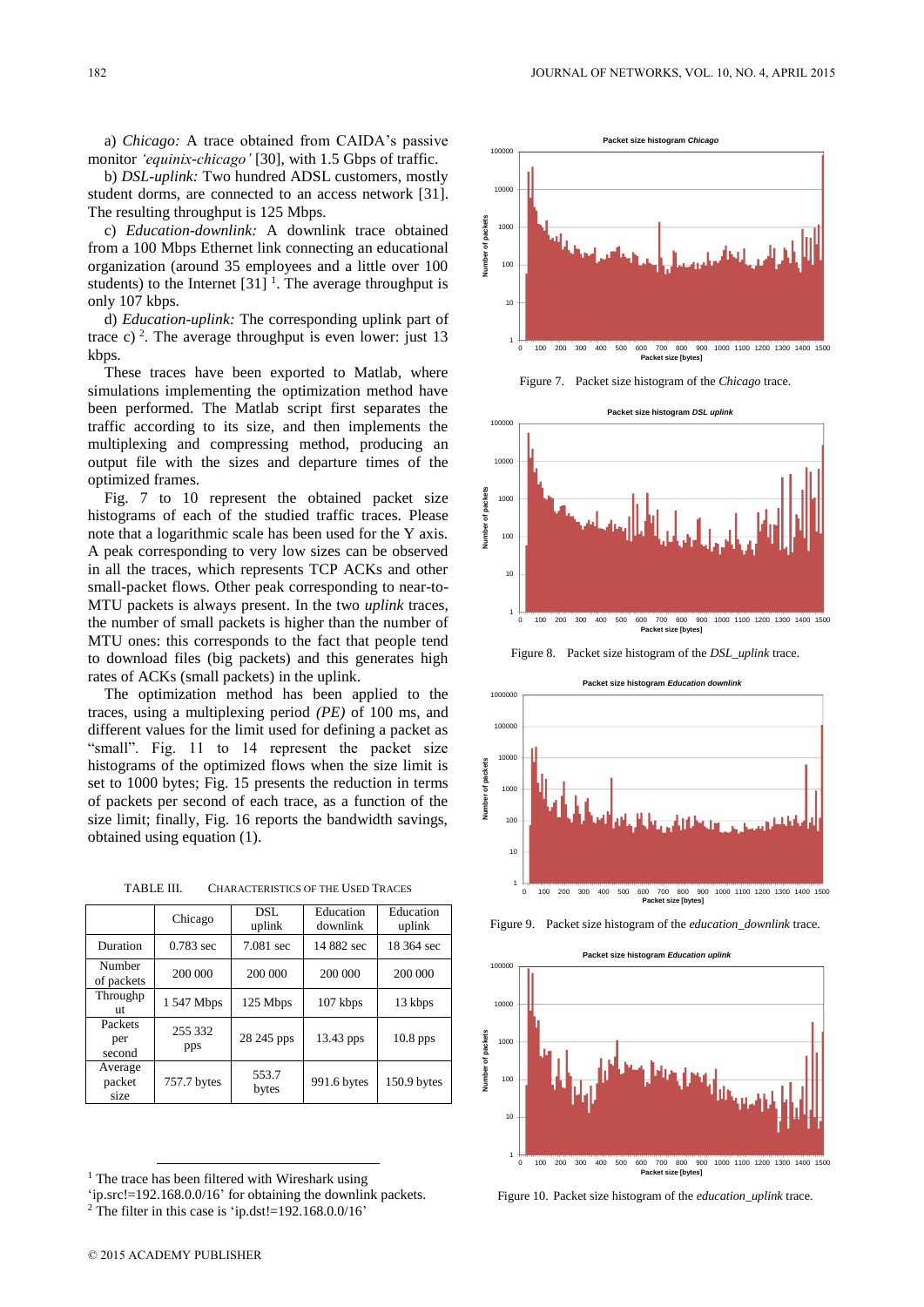

Figure 11. Packet size histogram of the optimized *Chicago* trace.



Figure 12. Packet size histogram of the optimized *DSL\_uplink* trace.



Figure 13. Size histogram of the optimized *education\_downlink* trace.



Figure 14. Size histogram of the optimized *education\_uplink* trace.



Figure 15. Packets per second savings for each trace using a multiplexing period of 100 milliseconds.



Figure 16. Bandwidth savings for each trace using a multiplexing period of 100 milliseconds.

It can be seen that for the two high-throughput traces (*Chicago* and *DSL\_uplink),* the small packets can be almost totally avoided (see Fig. 11 and 12). The cause is that the amount of packets per second is very high, so a significant number of small packets can be multiplexed together. As shown in Fig. 15, this is translated into significant reduction in the amount of packets per second (50 % for *Chicago* and 60 % for *DSL\_uplink).* However, the reduction is not very significant in terms of bandwidth (between 1 and 4 %), see Fig. 16. The cause is that big packets account for the vast majority of the bandwidth of the trace.

Regarding the two *Education* traces, it can be seen that the amount of small packets is significantly reduced in both cases. However, the savings are higher in the uplink (75 % of packets per second reduction and 17 % of bandwidth savings), since the amount of big packets in the *uplink* is significantly lower than in the *downlink* (see Fig. 9 and 10)*.*

All in all, a conclusion can be drawn: the method is able to modify the traffic profile of all the flows (compare Fig. 7 to 10 with their corresponding ones Fig. 11 to 14), making a sort of "shifting" of the small packets towards higher sizes. This is translated into significant reductions in the number of packets to be managed by the network, which can, in turn, lower the energy consumption, taking into account that packet processing and switching is the most energy-consuming task in high-end routers [10].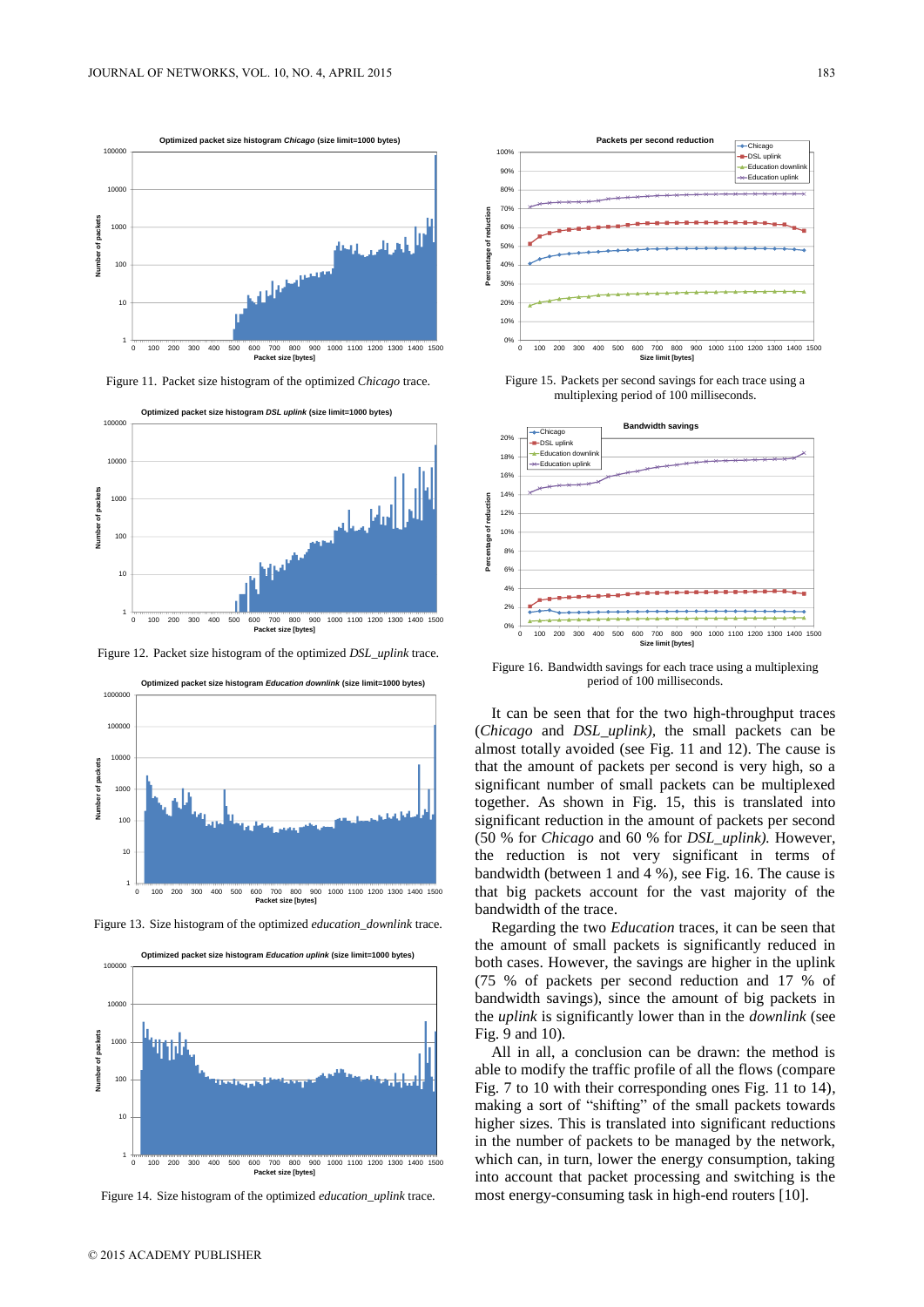Traffic optimization will certainly require an increase of the processing capacity in the *ingress* and *egress*  switches, taking into account that they will have to optimize and rebuild the packets respectively. However, this increase would be cancelled out over the network, since the number of frames to switch would be reduced in the intermediate elements. As a consequence, the processing capacity could be increased in the edge devices and reduced in the intermediate ones.

### *C. Effect of the Additional Delays*

As a counterpart of savings, an additional latency must be added to the multiplexed packets, caused by the retention time required in the *ingress* switch in order to get a number of packets before building the multiplexed frame. This new multiplexing delay may have a different effect depending on the nature of the service which packets are being multiplexed. As stated in [32], the most important factors on e.g. a voice conversation are transmission quality and ease of communication; whereas in web browsing the most important parameter is the download time.

Another problem is that the translation between objective QoS parameters and subjective QoE is not straightforward. In [33] a generic quantitative relationship between them was proposed, and an exponential formula was devised.

In the case of real-time services, the proposed method should avoid the addition of delays which could impair user's experience, so an upper bound must be defined for the multiplexing period. Another potential problem, studied in [26], can be the reduction of the sending rate of TCP flows, since TCP is a closed loop protocol governed by ACK arrivals. However, as we will next see, these additional delays can be really small, and in some cases can be an almost negligible contribution to the end-to-end latency.

Table IV shows the average delay and jitter (standard deviation of the delay) added to the packets of the public traffic traces, as a consequence of the use of the optimization method. We have repeated the tests using *PE*=10 ms, in addition to the value of 100 ms employed before. The reduction in packets per second and bandwidth (size limit  $= 1000$  bytes) are also reported.

As it can be seen in the table, in the case of *Chicago*  and *DSL\_uplink* traces, the additional delay is negligible (less than 1 ms). This means that the multiplexing period never expires, but the sending is triggered by the fact of the multiplexed packet being near the MTU. In fact, it can be observed that the values are roughly the same for both values of the period.

However, for the *Education* traces, the average delay is roughly *PE*/2, which would correspond with a delay uniformly distributed between 0 and *PE*. The value is slightly lower taking into account that some periods do not end because of MTU completion. The value of the additional jitter is *PE*/sqrt(12), as explained in [24].

TABLE IV. ADDITIONAL DELAY AND JITTER ADDED TO EACH TRACE (MILLISECONDS)

| <b>PE</b> | $\lceil ms \rceil$   | Chicago | DSL.<br>uplink | Education<br>downlink | Education<br>uplink |
|-----------|----------------------|---------|----------------|-----------------------|---------------------|
| 10<br>ms  | delay                | 0.057   | 0.439          | 5.01                  | 4.96                |
|           | jitter               | 0.050   | 0.384          | 2.91                  | 2.90                |
|           | pps<br>savings       | 48.95 % | 62.63 %        | 9.55 %                | 45.63 %             |
|           | <b>BW</b><br>savings | 1.59 %  | 3.62 %         | 0.17%                 | 8.68%               |
| 100<br>ms | delay                | 0.057   | 0.439          | 46.05                 | 45.92               |
|           | jitter               | 0.050   | 0.397          | 29.77                 | 29.67               |
|           | pps<br>savings       | 48.95 % | 62.64 %        | 25.71 %               | 77.78 %             |
|           | <b>BW</b><br>savings | 1.59 %  | 3.63 %         | 0.86%                 | 17.59 %             |

Regarding bandwidth and pps savings, they remain the same for the *Chicago* and *DSL\_uplink* traces, despite the value of the multiplexing period, since in fact the period never expires. However, the savings become lower for the *Education* traces if the period gets reduced from 100 to 10 ms: in the uplink, the pps savings get reduced from 77 to 45 %, and the bandwidth saving becomes only 8 %. In the downlink, the pps savings drop from 25.7 to 9.5 %. Bandwidth savings are marginal in both cases. The cause of the savings being reduced with the period is clear: if the period is shorter, a lower number of packets can be multiplexed. However, the savings in terms of packets per second are still significant, especially in the uplink, and only 5 ms of latency are added.

In [34] a study of the factors influencing subjective quality for mobile users was presented, and the increase of the delay was related to MOS reduction. However, in that study the values of the RTT were much higher than the ones considered in the current proposal. In addition, the influence of the delays caused by optimization techniques on subjective quality for real-time services has been explored before for VoIP [20], [23] and online games [24], and it has been shown that user's perceived quality can be maintained in acceptable levels.

The provision of a good quality is possible because of three facts: first, the high rates of real-time traffic patterns: VoIP generates a packet every 20 ms; interpacket time for the studied games are 40 and 105 ms respectively; and a 100 pps ACK flow can be easily found on the Internet. If the aggregated traffic is high enough, the delay can be kept low. Second, an upper bound can be set on the added delay, by the use of a suitable value of the multiplexing interval. For this aim, traffic classification based on flows' statistics can automatically detect traffic patterns corresponding to certain services, and this information can be used to establish the interactivity requirements of a given flow [35], and to set the multiplexing period accordingly. Third, significant bandwidth savings are obtained even if only two packets are multiplexed.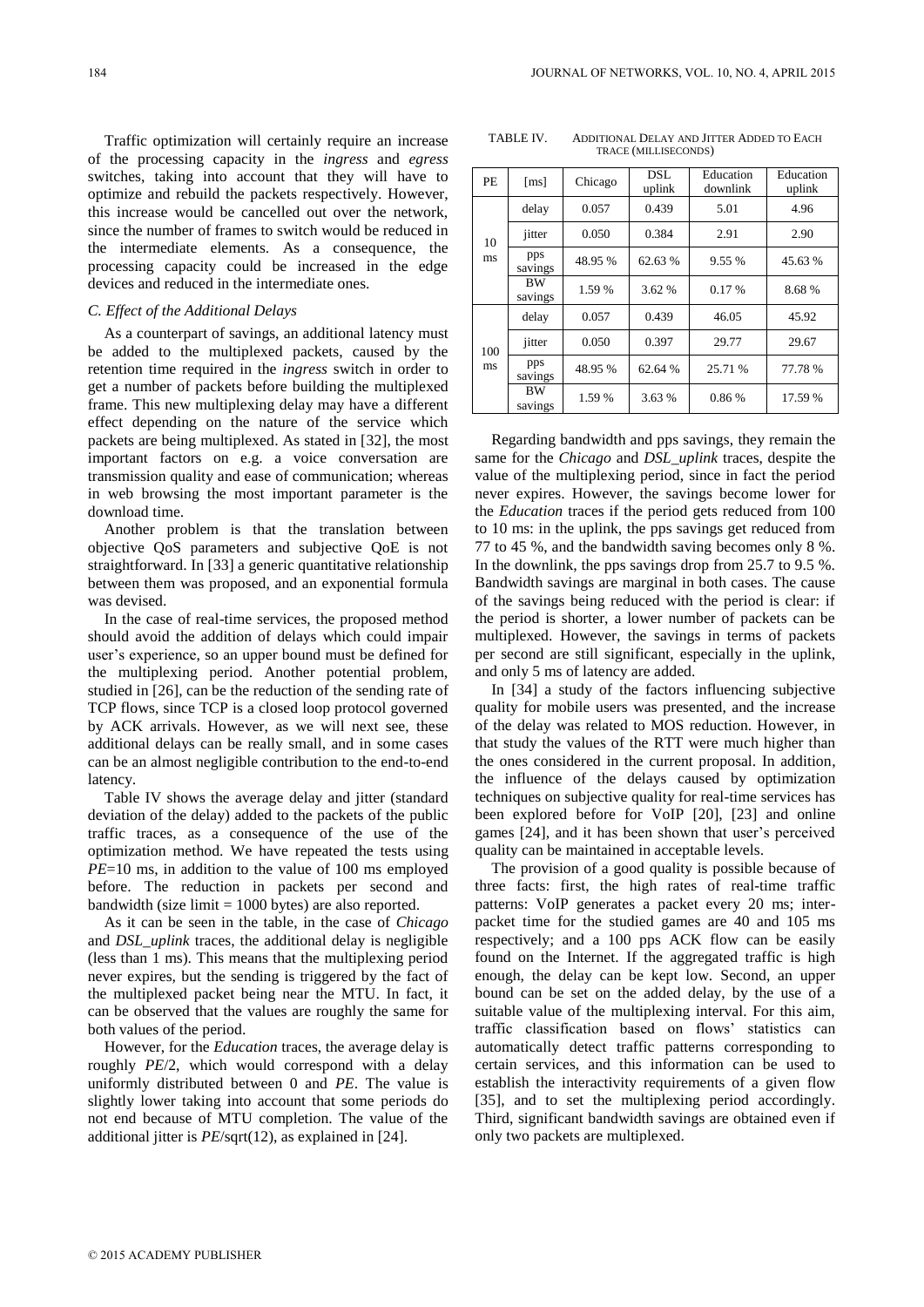# VII. CONCLUSIONS AND FUTURE WORK

A method able to save bandwidth, and to reduce the amount of packets per second, for services using small packets in OpenFlow SDNs, has been proposed. It is based on multiplexing together different flows sharing a common network path, and compressing packet headers. For this aim, the fields that are the same for all the packets in a flow are included in the Openflow tuple, and then avoided in the intermediate hops.

Bandwidth savings up to 68 % for IPv4 and 78 % for IPv6 can be obtained for isolated flows of small-packet services. As a counterpart, latency would be slightly increased, but the additional delay can be kept under tolerable limits for services sending high packet rates.

The optimization method has also been applied to four public Internet traffic traces, and significant reductions in terms of packets per second have been demonstrated. Bandwidth is also reduced, especially in those traces where the percentage of small packets is high. The additional delay can be kept very low (below 1 millisecond) if the throughput is high, but it may become significant for low-throughput traces. Thus, a trade-off between bandwidth saving and additional delay appears in those cases.

Some lines for future work have been identified: a prototype of the proposed traffic optimizer would allow an extensive battery of measurements, including e.g. the processing delays which would appear when compressing the packets. In addition, a running implementation would permit to study the trade-off between the energy savings (mainly produced by the reduction in terms of packets per second), and the increase of the processing charge at the *ingress* and *egress* elements. Finally, the use of machinelearning methods for automatic identification of traffic patterns would enable a better control of the optimization period, so as not to add undesired delays to services with delay limits.

#### **REFERENCES**

- [1] J. Saldana, F. Pascual, D.de Hoz, J. Fernandez-Navajas, J. Ruiz-Mas, D. R. Lopez, D. Florez, J. A. Castell, M. Nunez, "Optimization of Low-efficiency Traffic in OpenFlow Software Defined Networks," Proc. International Symposium on Performance Evaluation of Computer and Telecommunication Systems SPECTS 2014, pp. 550-555, Monterey, CA, USA, July 6-10, 2014.
- [2] J. Schulz-Zander, L. Suresh, N. Sarrar, A. Feldmann, T. Hühn, R. Merz, "Programmatic orchestration of wifi networks," In 2014 USENIX Annual Technical Conference (USENIX ATC 14) (pp. 347-358). USENIX Association.
- [3] A. Sathiaseelan, C. Rotsos, C. S. Sriram, D. Trossen, P. Papadimitriou, J. Crowcroft, "Virtual Public Networks," Second European Workshop on Software Defined Networking (EWSDN), Berlin, October 2013.
- [4] N. McKeown, T. Anderson, H. Balakrishnan, G. Parulkar, L. Peterson, J. Rexford, J. Turner, "OpenFlow: enabling innovation in campus networks," in ACM SIGCOMM Computer Communication Review, 38(2), pp. 69-74, 2008.
- [5] Huawei, "Smartphone Solutions White Paper", Issue 2, 2012.07.17. Available at: http://www.huawei.com/ilink/en/ download/HW\_193034
- [6] S. Ratti B. Hariri, S. Shirmohammadi, "A Survey of First-Person Shooter Gaming Traffic on the Internet," IEEE Internet Computing 14, 5: 60-69, 2010.
- [7] K-T. Chen, P. Huang, C-Y. Huang, C-L. Lei. "Game traffic analysis: An MMORPG perspective," Computer Networks 50.16 (2006): 3002-3023.
- [8] P. Svoboda, W. Karner, M. Rupp, "Traffic Analysis and Modeling for World of Warcraft," in Proc. IEEE International Conference on Communications, ICC, Urbana-Champaign, IL, USA, 2007.
- [9] W.C. Feng, F. Chang, W. Feng, J. Walpole, "A traffic characterization of popular on-line games," IEEE/ACM Transactions on Networking 13.3: 488-500, 2005.
- [10] R. Bolla, R. Bruschi, F. Davoli, F .Cucchietti, "Energy Efficiency in the Future Internet: A Survey of Existing Approaches and Trends in Energy-Aware Fixed Network Infrastructures", Communications Surveys & Tutorials, IEEE, vol.13, no.2, pp.223-244, Second Quarter 2011.
- [11] J. Chabarek, J. Sommers, P. Barford, C. Estan, D. Tsiang, S. Wright, "Power Awareness in Network Design and Routing", INFOCOM 2008. The 27th Conference on Computer Communications. IEEE, vol., no., pp.457-465, 13-18 Apr. 2008.
- [12] B. Ginzburg, A. Kesselman, "Performance analysis of A-MPDU and A-MSDU aggregation in IEEE 802.11n," Sarnoff Symposium, 2007 IEEE.
- [13] A. Saif, M. Othman, S. Subramaniam, N. AbdulHamid, "Impact of aggregation headers on aggregating small MSDUs in 802.11n WLANs," Computer Applications and Industrial Electronics (ICCAIE), 2010 International Conference on , pp.630,635, 5-8 Dec. 2010.
- [14] E. Ertekin, C. Christou, "Internet protocol header compression, robust header compression, and their applicability in the global information grid," IEEE Communications Magazine, vol. 42, pp. 106-116, Nov. 2004.
- [15] K. Sandlund, G. Pelletier, L-E. Jonsson, "The RObust Header Compression (ROHC) Framework," RFC 5795, 2010.
- [16] B. Thompson, D. Wing, T. Koren, "Tunneling Multiplexed Compressed RTP (TCRTP)," RFC4170. 2005.
- [17] T. Koren, S. Casner, J. Geevarghese, B. Thompson, P. Ruddy, "Enhanced Compressed RTP (CRTP) for Links with High Delay, Packet Loss and Reordering," RFC 3545, 2003.
- [18] R. Pazhyannur, I. Ali, C. Fox, "PPP Multiplexing," RFC 3153, 2001.
- [19] J. Lau, M. Townsley, I. Goyret, "Layer Two Tunneling Protocol - Version 3 (L2TPv3)," RFC 3931, 2005.
- [20] R. M. Pereira, L.M. Tarouco, "Adaptive Multiplexing Based on E-model for Reducing Network Overhead in Voice over IP Security Ensuring Conversation Quality," in Proc. Fourth international Conference on Digital Telecommunications, Washington, DC, pp. 53–58, Jul. 2009.
- [21] J. Saldana, J. Fernandez-Navajas, J. Ruiz-Mas, D. Wing, M. Perumal, M. Ramalho, G. Camarillo, F. Pascual, D. R Lopez, M. Nunez, D. Florez, J.A. Castell, T. de Cola, M. Berioli, "Emerging real-time services: optimizing traffic by smart cooperation in the network," Communications Magazine, IEEE, vol.51, no.11, pp.127,136, Nov 2013.
- [22] S. Jivorasetkul, M. Shimamura, K. Iida, "End-to-End Header Compression over Software-Defined Networks: A Low Latency Network Architecture," in Proc. Int. Conf. on Intelligent Networking and Collaborative Systems, Washington DC, USA, pp. 493-494, 2012.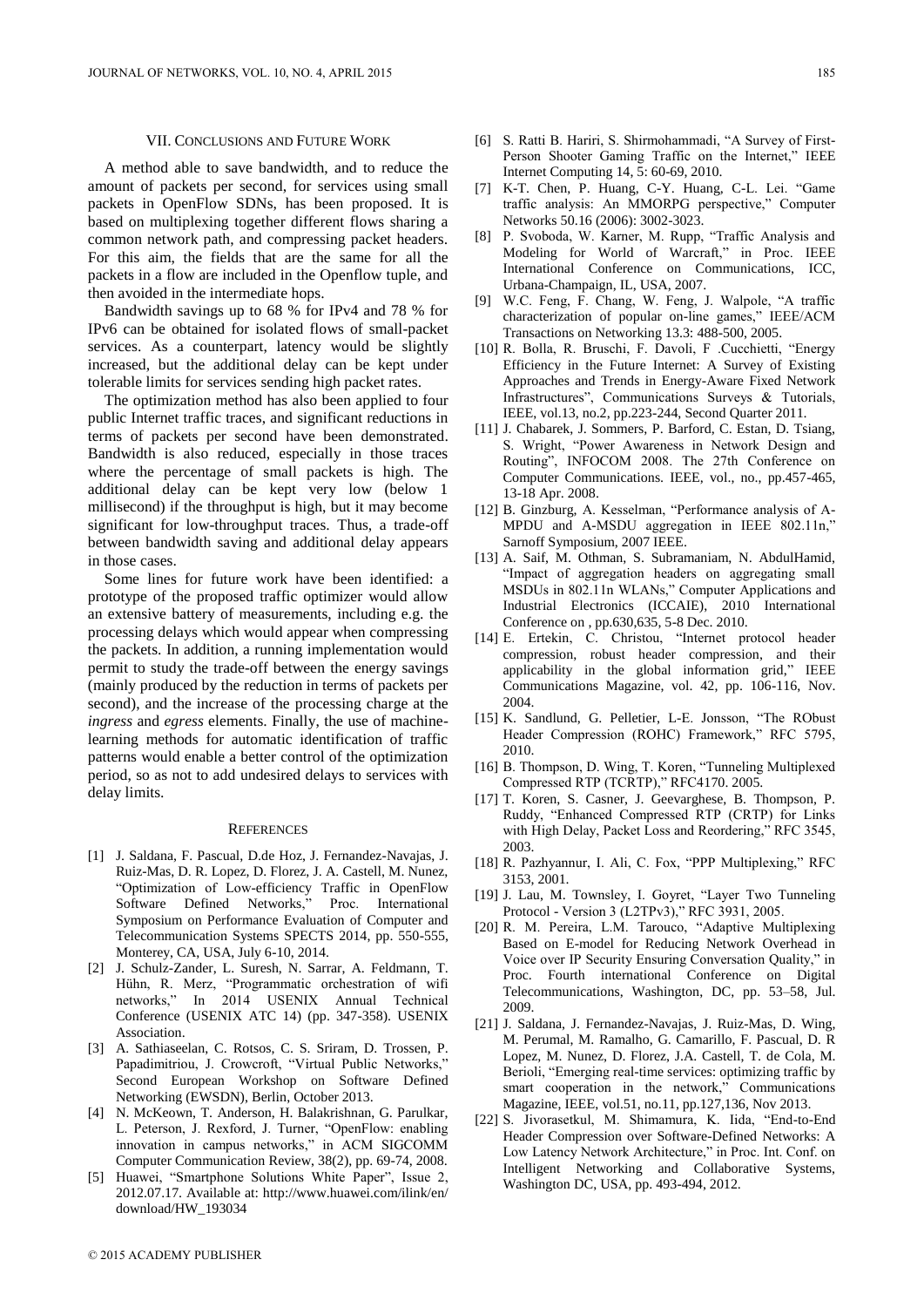- [23] J. Saldana, J. Fernandez-Navajas, J. Ruiz-Mas, J. Murillo, E. Viruete, J. I. Aznar, "Evaluating the Influence of Multiplexing Schemes and Buffer Implementation on Perceived VoIP Conversation Quality," Computer Networks (Elsevier), vol 56, Issue 7, pp. 1893-1919, May 2012.
- [24] J. Saldana, J. Fernandez-Navajas, J. Ruiz-Mas, E. Viruete Navarro, L. Casadesus, "Online FPS Games: Effect of Router Buffer and Multiplexing Techniques on Subjective Quality Estimators," Multimedia Tools and Applications, Vol. 71, Issue 3, pp 1823-1856, Aug 2014, Springer.
- [25] J. Saldana, "The Effect of Multiplexing Delay on MMORPG TCP Traffic Flows," Consumer Communications and Networking Conference, CCNC 2014. Las Vegas, pp 447-452, Jan 2014.
- [26] J. Saldana, J. Fernandez-Navajas, J. Ruiz-Mas, "Can We Multiplex ACKs without Harming the Performance of TCP?," Consumer Communications and Networking Conference, CCNC 2014. Las Vegas, pp 921-922, Jan 2014.
- [27] M. Marchese, "Quality of Service over Heterogeneous Networks," Wiley & Sons, Chichester, UK, 2007.
- [28] T. Braun, M. Diaz, J.E. Gabeiras, T. Staub, "End-to-End Quality of Service Over Heterogeneous Networks," Springer Science & Business Media, 2008.
- [29] R.R. Denicol, E.L. Fernandes, C.E. Rothenberg, Z.L. Kis, "On IPv6 support in OpenFlow via Flexible Match Structures," Nov 2011.
- [30] The CAIDA UCSD equinix-chicago- 20140619-130100, https://data.caida.org/datasets/passive-2014/equinixchicago/20140619-130000.UTC/
- [31] R. R. R. Barbosa, R. Sadre, A. Pras, R. Meent, "Simpleweb/university of Twente traffic traces data repository, DSL trace: https://traces.simpleweb.org/traces/TCP-IP/location4/loc4-20040207-2001.bz2 Education trace: https://traces.simpleweb.org/traces/TCP-IP/location6/loc6-20070615-1644.gz
- [32] S. Jelassi, G. Rubino, H. Melvin, H. Youssef, G. Pujolle, "Quality of Experience of VoIP Service: A Survey of Assessment Approaches and Open Issues," Communications Surveys & Tutorials, IEEE, Vol. 14, Issue 2, 2012.
- [33] M. Fiedler, T. Hossfeld, P. Tran-Gia, "A generic quantitative relationship between quality of experience and quality of service," Network, IEEE, Vol. 24, Issue: 2, 2010, pp. 36-41.
- [34] S. Ickin, K. Wac, M. Fiedler, L. Janowski, J.H. Hong, A.K. Dey, "Factors influencing quality of experience of commonly used mobile applications," Communications Magazine, IEEE, Vol. 50, Issue: 4, 2012, pp 48-56.
- [35] T. T. Nguyen, G. Armitage, P. Branch, S. Zander, "Timely and continuous machine-learning-based classification for interactive IP traffic," IEEE/ACM Trans. on Networking, 20(6), pp 1880-1894, 2012.

**Jose Saldana**, San Sebastian, 1974, received his B.S. and M.S. in Telecommunications Engineering from University of Zaragoza, in 1998 and 2008, respectively. He received his Ph.D. degree in Information Technologies in 2011.

He is currently a research fellow in the Department of Engineering and Communications of the same University. He has published a number of research articles, as "First person shooters: can a smarter network save bandwidth without annoying the players?, Communications Magazine, IEEE 49 (11), 190-198; "Evaluating the influence of multiplexing schemes and buffer implementation on perceived VoIP

conversation quality," Computer Networks 56 (7), 1893-1919. His research interests focus on Quality of Service in Real-time Multimedia Services, as VoIP and networked online games.

Dr. Saldana is a Member of IEEE and ISOC. He has participated in the Organization and Technical Committees of international conferences, as IEEE CCNC, Globecom or ICC.

**Jorge David de Hoz Diego** was born in Valladolid, Spain in 1983. He received his Telecommunications Engineering degree from the University of Valladolid in 2008, and his M.S. from the University of Zaragoza, Spain in 2013.

He worked from 2008 to 2009 at FURIA government consortium. He focused on researching and the validation of DVB-H/DVB-SH standards and involved technologies. In 2011 he cofounded Ateire Tecnología y Comunicación in Zaragoza, Spain where participated developing Digital Signage technology. In 2013 he also cofounded Servicios de TI de Durango in Mexico as a subsidiary of the Spanish firm. He is currently leading in this business a research project partially funded by CONACY about Digital Signage networks and its architecture.

**Julián Fernández-Navajas** was born in Alfaro (La Rioja, Spain), graduating with honours in Telecommunications Engineering degree from the Polytechnic University of Valencia, Spain, in 1993, and receiving his Ph.D. degree "cum Laude" from University of Zaragoza, Spain, in 2000. He is currently an Associate Professor in the Centro Politécnico Superior, Universidad de Zaragoza.

His professional research interests are in Quality of Service (QoS), Network Management, Telephony over IP, Mobile Networks, online gaming and other related topics. He is and was responsible investigator in several national and international projects related to the research mentioned above and has published several research works on impact journals and magazines such as IEEE Communications Magazine, IEEE Communications Letters, Computer Networks, Multimedia Tools and Applications, International Journal of Medical Informatics and so on.

**José Ruiz Mas** received the Engineer of Telecommunications degree from the Universitat Politècnica de Catalunya (UPC), Spain, in 1991 and the Ph.D. degree from the University of Zaragoza (UZ) in 2001. He worked as a software engineer at the company TAO Open Systems from 1992 to 1994. In 1994 he joined the Higher Engineering and Architecture School of UZ as an Assistant Professor until 2003, when he became an Associate Professor.

He is with the Department of Electronics Engineering and Communications in the Higher Engineering and Architecture School of UZ. He is member of the Aragón Institute of Engineering Research (I3A). He is co-investigator since 1995 of research grants from the Ministry of Science and Technology, the Sanitary Research Funds and the Government of Aragon (Spain) in the areas of distributed multimedia systems and wireless networks. At present his research activity lies in the area of Quality of Service in Multimedia Services with special emphasis on the provision of methodologies and tools to assess the perception of the end-user (Quality of Experience, QoE).

**Fernando Pascual Blanco**, Madrid, 1983, received his Telecommunications Engineering degree from the Alcalá de Henares University (UAH) in 2007, and his Master's in Information Technologies and Communications, major in Computer Engineering and Networks, from the same university in 2011.